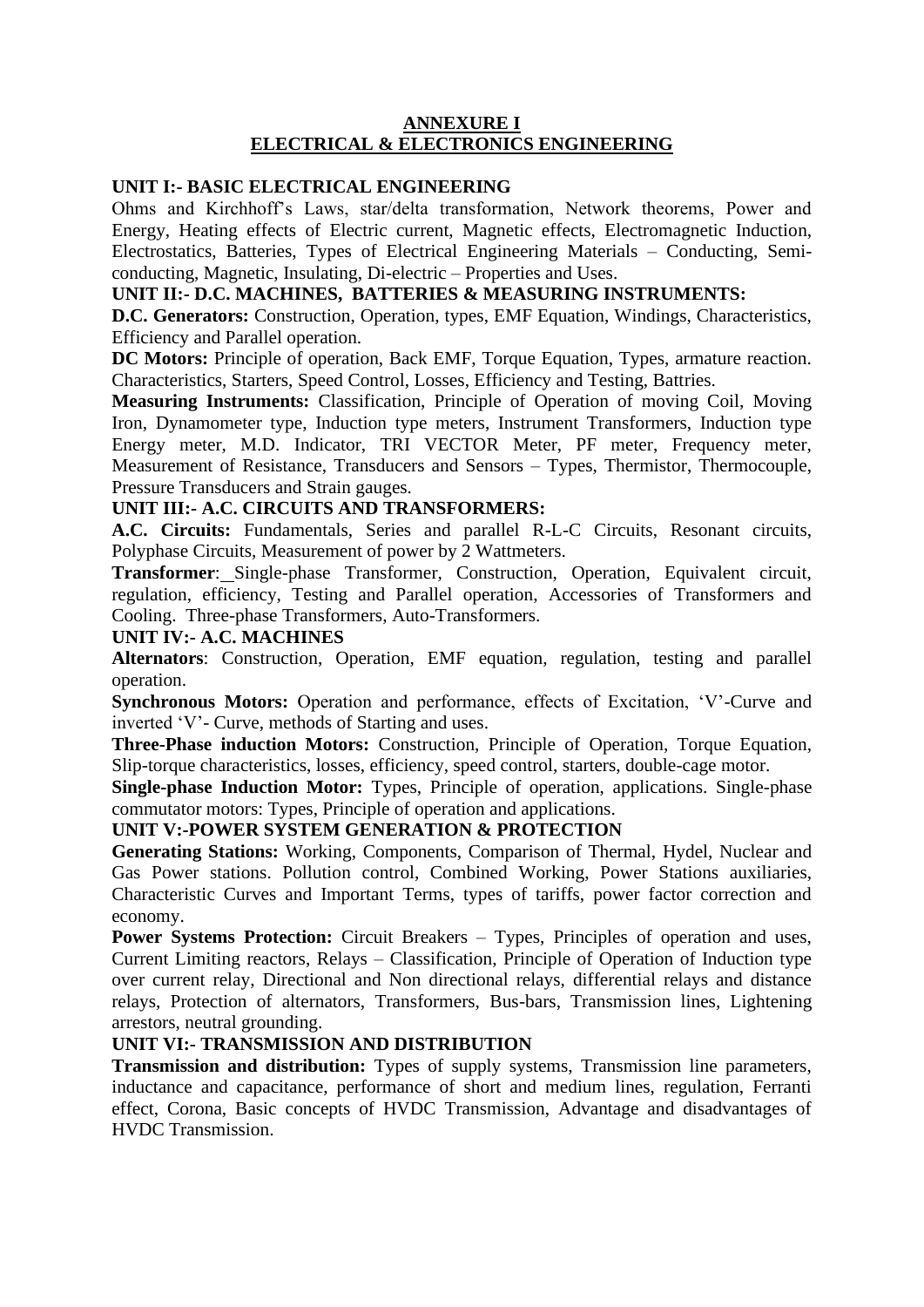Components of lines, supports, conductor spacing, ground clearance and sag, insulators, voltage distribution across the string, string efficiency, methods of improving string efficiency. Earthing and layout of sub-stations.

Cables – Classification, insulation resistance, specifications. Distribution – Radial and ring distributors, variation of load voltage.

## **UNIT VII: - ELECTRIC TRACTION**

**Electric Traction:** Systems of Train Electrification, Speed-time Curves for different services, Schedule speed, Tractive Effort, Specific Energy Consumption, Traction system auxiliaries, Traction motor.

## **UNIT VIII:-**

## **ELECTRICAL ESTIMATION**

**Electric Wiring:** Tools, Wires, Types of wiring, Accessories, Lamp Circuits, Estimating and costing of domestic, industrial, power, irrigation pump sets, over head lines and ii KV Sub Stations, Rural electrification, departmental tests, earthing, maintenance of electrical machines.

## **UNIT IX: BASIC ELECTRONICS AND DIGITAL ELECTRONICS**

**Semi-Conductor devices:** N type & P type,, Zener diode, PNP and NPN Transistors, Transistor configurations, characteristics, power supplies – half and full wave rectifiers, Filters, Zener diode regulation, Special devices – UJT, FET, LED, SCR, Opto Coupler, Photo diode, Photo Transistor, CRO and Timers.

**Amplifiers**: Types, Principles of operation, Characteristics.

**Oscillators**: Types, operation and application of each.

**Digital Electronics:** Different numbering systems, inter Conversions Boolean Algebra, Logic families, performance of AND, OR, NOT, NOR, NAND gates, combinational Logic Circuits, sequential logic circuits, Resistors and Memories, A/D and D/A converters.

## **UNIT X:- POWER ELECTRONICS AND MICRO CONTROLLER**

**Power Electronic Devices:** Construction and working of SCR, GTOSCR, DIAC, TRIAC, Volt-ampere characteristics, Triggering of SCR using UJT, Protection.

#### **Converters, AC regulators, Choppers, Inverters and Cycloconverters:**

Types of Converters, working of AC regulators and Choppers. Types of inverters, Principles of working, Basic principle of working of Cyclo converters.

Speed control of D.C. Motors by using converters and choppers, Speed control of induction motor by using AC Voltage regulators – V/F Control, Switched mode power supplies (SMPS), UPS.

**Micro Controllers:** Architecture of 8051, instruction set of 8051, programming concepts, peripheral ICS – Function, features.

## **ANNEXURE II NUMBER OF QUESTIONS TO BE SET ELECTRICAL & ELECTRICAL ENGINEERING**

| <b>Unit No</b> | <b>TOPICS</b>                                    | <b>MARKS</b> |
|----------------|--------------------------------------------------|--------------|
|                | <b>Basic Electrical Engineering</b>              |              |
| $\mathbf{I}$   | D.C. Machines, Batteries & Measuring instruments |              |
|                | D.C. Generators                                  |              |
|                | D.C. Motors                                      |              |
|                | <b>Measurements Instruments</b>                  |              |
| Ш              | A.C. Circuits and Transformers                   |              |
|                | A.C. Circuits                                    |              |
|                | <b>Transformers</b>                              |              |
| TV             | A.C. Machines                                    |              |